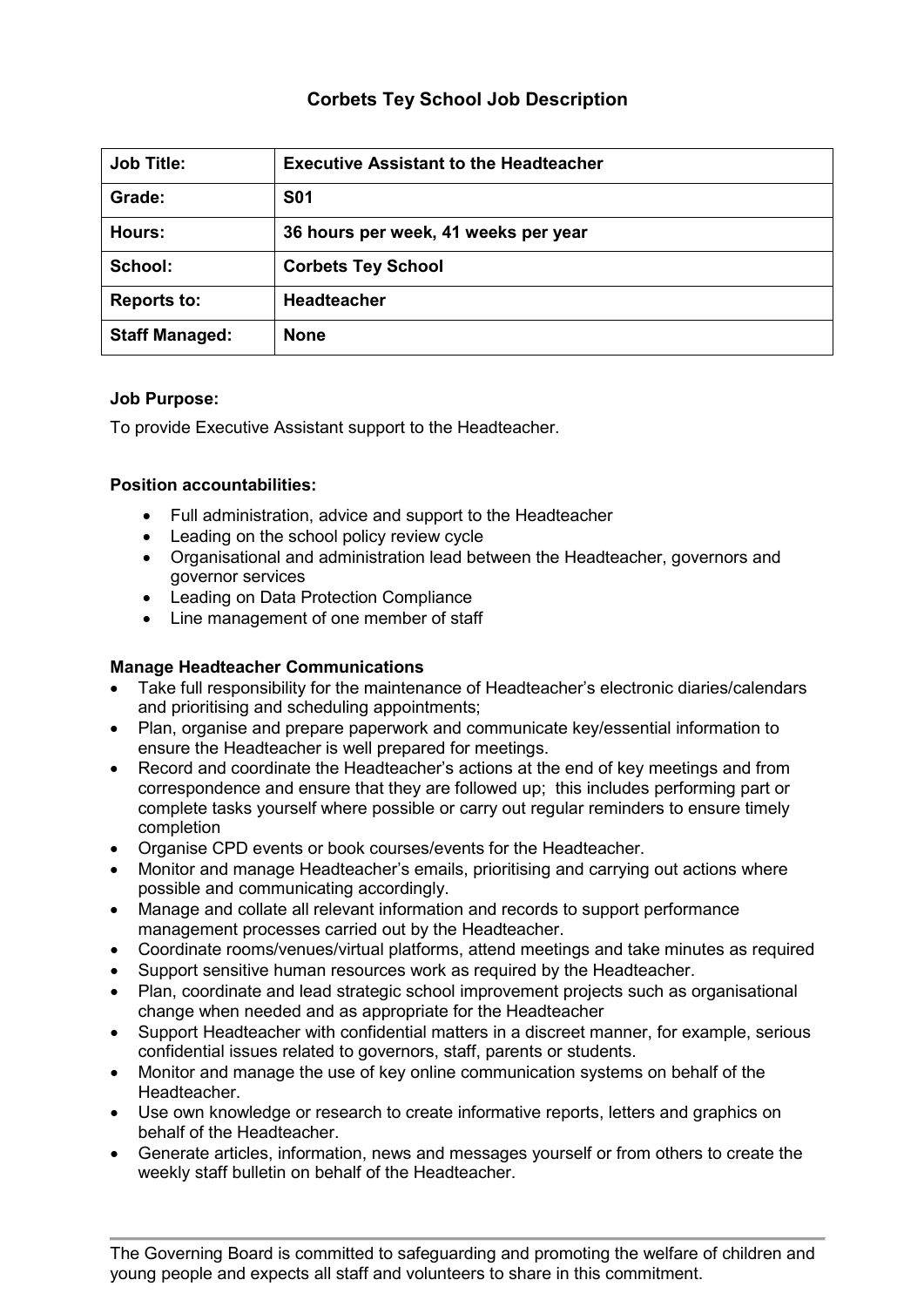### **Manage Headteacher Contact**

- Be the first point of contact for members of the public, parents, pupils and staff wishing to see the Headteacher.
- To deal with queries/requests/complaints autonomously where possible; redirecting to another member of staff or consulting with Headteacher when needed.
- Screen phone calls, enquiries and requests, and take responsibility in dealing with matters when appropriate with pro-active decision making and sensitivity, tact and discretion
- Implement procedures/new administration systems and being responsible for making sure they are carried out when directed by the Headteacher
- Take accountability for the quality and accuracy of written communications to all stakeholders, e.g. AutoText, whole staff emails, etc.

#### **Support to Governors**

- Be the organisational and administration lead between the Headteacher, governors and governor services.
- Be responsible for planning all required governors meetings throughout the annual calendar; collaborating and communicating with governors and pro-actively resolving any issues.
- Plan ahead to prepare all agendas, liaise with leaders and other administrators to gather information and produce final reports for Governors to read ahead of all meetings.
- Attend all Governors meetings.
- Ensure the smooth running of visits, meetings or conferences, including governors' meetings.
- Be fully responsible for and coordinate the review cycle, quality assurance, SLT and governor review/approval and storage and communication of all school policies.
- Be responsible for quality control of the development of policies ensuring they reflect current procedures; recommending or advising on changes to policy or practice;
- Liaise and consult and communicate with staff on policy and procedure development and implementation to ensure compliance

## **Support in Specific Areas**

- Actively keep up to date on relevant educational issues and legislation and independently undertake research to advise and provide information for the Headteacher.
- Review accident forms and take responsibility in following up any actions necessary
- Consult with the Headteacher and make recommendations for actions on any notable trends, concerns or issues
- Liaise with the Enterprise and Technology Lead and contribute information to support the school's website compliancy.
- Take responsibility for Data Protection compliancy in the school and organising regular training for staff
- Ensuring the Headteacher in fully aware of data breaches and make recommendations for actions necessary
- Consult with Data Protection Officer on all related matters.

## **General Admin Support**

- Analyse data and prepare information appropriate to the audience in a variety of creative formats including Word, Excel, PDF, PowerPoint and other reports including confidential material for the Headteacher.
- Maintain current office systems and identify when new office and administration systems are needed
- Manage data management and filing for the Headteacher
- Manage planning and delivery of inset day activities in consultation with the senior leadership team and other staff.
- Be responsible for maintaining up to date records of internal CPD and weekly staff meeting activities.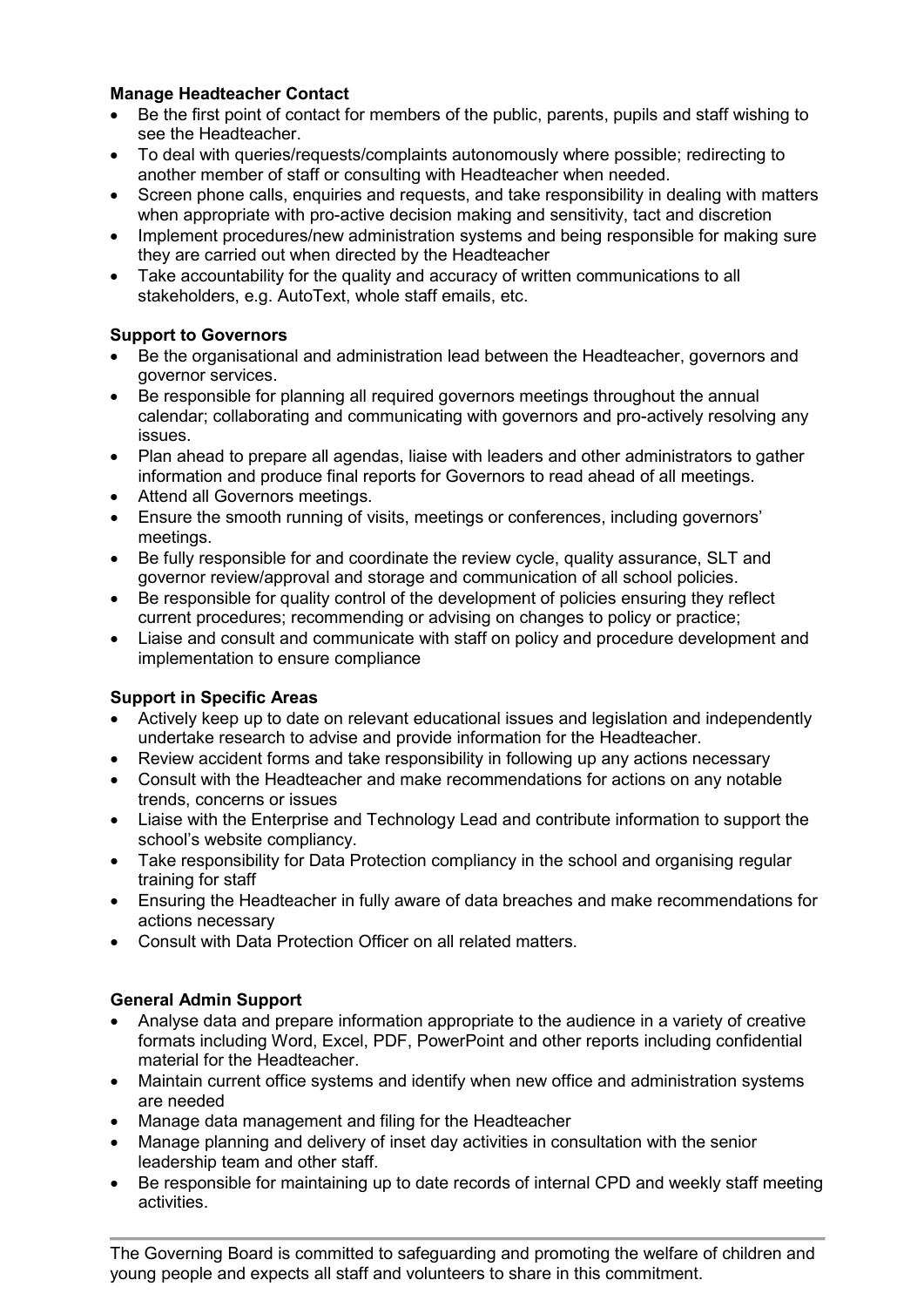• Provide administrative support to members of the senior leadership team as directed by the head.

## **Other Responsibilities**

- Take part in the school's performance management system.
- Support the office in providing an efficient, professional and friendly front line service for staff, parents, pupils and visitors.
- Comply with individual responsibilities, in accordance with the role, for health & safety in the workplace
- Ensure that all duties and services provided are in accordance with the School's Equal Opportunities Policy.
- The post holder must act in compliance with data protection principles in respecting the privacy of personal information held by the school.
- The post holder must comply with the principles of the Freedom of Information Act 2000 in relation to the management of school records and information.
- The post holder must carry out their duties with full regard to the Schools Code of Conduct, Child Protection Policy and all other Policies.

Notes:

- 1. The school expects its employees to work flexibly within the framework of the duties and responsibilities specified above. This means that the post holder may be expected to carry out work that it not specified in the job profile but which is within the remit of the duties and responsibilities
- 2. Staff in schools work subject to statute and many policies and procedures. The post holder will be expected to become familiar with these and work in accordance with them.
- 3. This is an amended job profile for an existing post. It will be subject to review with the post holder after one year and may then be reviewed from time to time